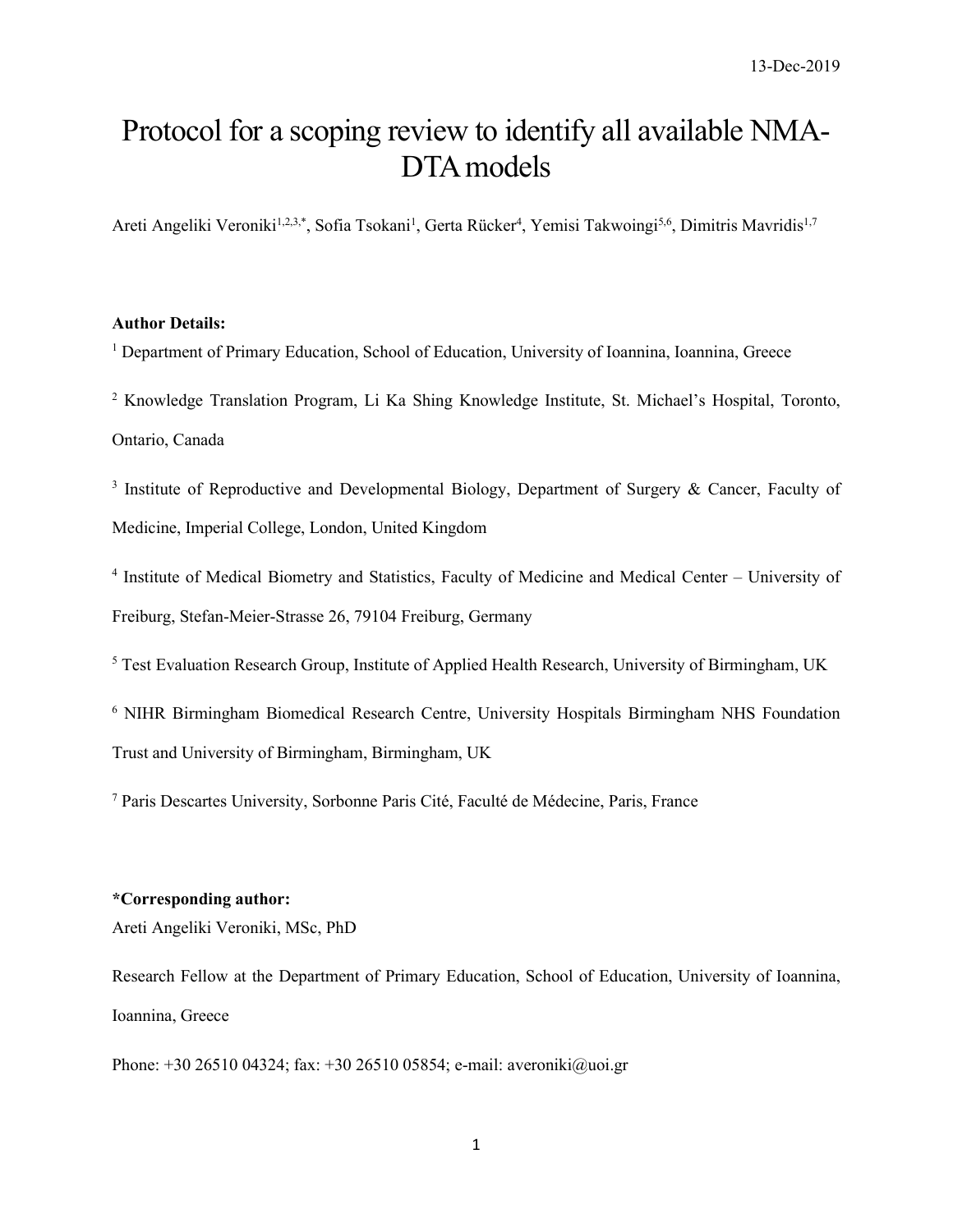### **Background**

The diagnosis of the clinical condition of a patient is usually the first and more crucial step before initiating treatment. Diagnostic tests are routinely used in healthcare settings for confirming or excluding a target condition. However, diagnostic tests are rarely 100% accurate. Evaluation of diagnostic tests to identify the most accurate test(s) for a particular condition contributes to the prevention of unjustified treatment, as well as unnecessary healthcare costs and risks to patients. For some conditions, such as cancer, diagnostic test accuracy (DTA) studies aim to identify a new diagnostic test that is as or more accurate than the current standard of care, yet less costly and/or less invasive.

Rarely are clinical and policy decisions made on the basis of the results of a single DTA study but rather on evidence from multiple DTA studies addressing the same research question. Sensitivity (i.e., the probability of the test being positive when the target condition is present) and specificity (i.e. the probability of the test being negative when the target condition is absent) are measures commonly used to express the accuracy of a test.

Several statistical models have been proposed for the synthesis of the sensitivity and specificity of diagnostic tests across studies. One approach is the Moses-Littenberg model<sup>1</sup>, which fits a straight regression line to variables derived from the logits of sensitivity and the false positive rate (1−specificity) of each study. However, this method has many statistical flaws and is not recommended<sup>2,3</sup>. Two hierarchical models have been proposed as alternative statistical methods: the hierarchical summary receiver operating characteristic (HSROC) model and the bivariate random-effects model<sup>2,3</sup>. Both models take into account the potential correlation of sensitivity and specificity across studies, and they are mathematically equivalent when there are no covariates in the models<sup>4</sup>.

To summarise and compare the accuracy of two or more index tests, one of the following two approaches is usually considered: 1) separate meta-analysis for each index test and formal comparison of the pooled results using statistical tests (e.g. z-test) or informally by comparing confidence intervals; or 2) meta-regression using test type as a categorical variable in a hierarchical model<sup>5-9</sup>. The former is generally considered inappropriate because the tests have not been compared in the same model and the latter is the commonly recommended approach. Although, these hierarchical meta-regression models can accommodate studies of a single test as well as comparative accuracy studies, Takwoingi et al. showed, empirically, that meta-analytic estimates from comparative studies, where two diagnostic tests are directly compared, may differ from those estimated from non-comparative studies<sup>10</sup>. Comparative accuracy studies may randomize participants to an index test or participants may receive all index tests (often referred to as paired studies). The hierarchical meta-regression approach typically assumes independence between the index tests evaluated in a comparative study regardless of the study design. However, when the same individuals receive all index tests, as in most comparative DTA studies, sensitivities (and similarly specificities) among diagnostic tests are likely to be correlated and should be taken into account to avoid misleading findings.

To date, most DTA studies have focused on the accuracy of a single index test, but in many cases, as in the diagnosis of cervical cancer, it is necessary to compare the accuracy of at least 3 tests. For the cervical cancer diagnosis, the tests of HPV DNA, HPV mRNA, and co-testing (Pap test + HPV DNA or mRNA test) can be used. The key question is: Which test is the best? Although direct DTA comparisons (head-tohead comparison) offer the most valid design, they are not always available. The accuracy of different tests can be compared indirectly through a common comparator test. When evaluating at least three healthcare interventions, the network meta-analysis (NMA), combining both direct and indirect evidence<sup>11</sup>, has been introduced as an extension of pairwise meta-analysis.

Since 2014 several models, including NMA models, have been proposed for the comparative metaanalysis of multiple tests<sup>12-17</sup>, but further research is needed to establish the benefits and properties of these models. It should be noted that the NMA methods developed for the comparison of multiple interventions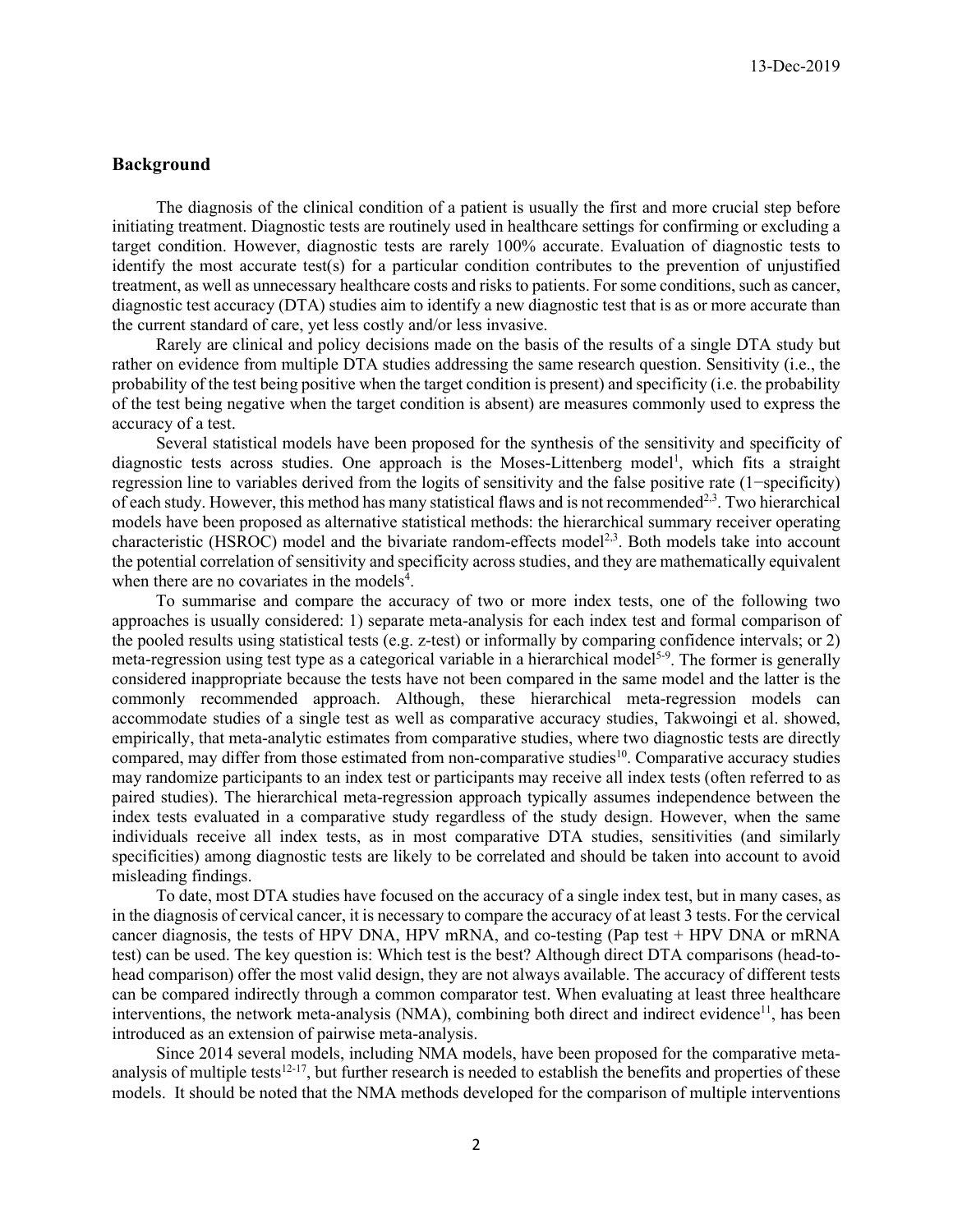cannot be directly applied to the meta-analysis of multiple diagnostic tests, due to differences (e.g., in the design) between DTA studies and intervention studies. A major difference is that NMA-DTA models jointly synthesise sensitivity and specificity, whereas the NMA of multiple interventions considers a single effect measure (e.g., relative risk). Within a study a pair of sensitivity and specificity are independent (they refer to different populations, diseased and non-diseased), whereas across studies they are potentially correlated due to differences in implicit or explicit thresholds, and thus specialized (i.e. bivariate) methodology is needed. Another difference is that intervention studies usually compare different patient groups (patients are usually randomly allocated to the intervention groups), whereas diagnostic tests are often evaluated in the same individuals within a study. Hence, the appropriate use of NMA-DTA methodology will directly impact the validity of research, advance knowledge translation activities and facilitate complex policy decisions, with an aim to prevent unjustified treatment, unnecessary healthcare costs, and risks to patients.

The validity of NMA-DTA models has not yet been examined. We will review existing meta-analytic methods for comparing the accuracy of multiple diagnostic tests. To date, no study has evaluated the accuracy of multiple tests for the diagnosis of cervical cancer in a single model, which would permit the identification of the best strategy to diagnose cervical cancer. The hierarchy of these diagnostic tests according to their accuracy in terms of sensitivity and specificity, and identification of the best available test to detect cervical cancer will help avoid unnecessary screening, colposcopy, and treatment (e.g., surgery) associated with undesirable effects, such as preterm births and miscarriages at 2nd trimester<sup>18</sup>. Therefore, following our evaluation of NMA-DTA methods, we will apply a valid approach to synthesise and compare the tests.

### **Objectives**

- 1) Identify gaps and methodological deficiencies in the existing literature with regard to the statistical methods developed for conducting an NMA-DTA. We aim to:
	- a. conduct a scoping review of the statistical methods developed for meta-analysis comparing the accuracy of at least 3 diagnostic tests.
	- b. collect all available NMA-DTA methods and identify potential methodological deficiencies and strengths
	- c. present a theoretical framework and specific steps of NMA-DTA methods
- 2) Apply identified methods to determine the test with a high specificity and sensible sensitivity (to be used as a triage of the primary screening test and identify which women will need referral colposcopy), or determine the tests with a trade-off between sensitivity and specificity that could be used as a single primary screening test without need for triage for the diagnosis of invasive cervical cancer (CIN2+ ). The purpose is:
	- a. synthesise all available evidence on cervical cancer tests in an NMA-DTA
	- b. rank tests from 'most-accurate' to 'least accurate' and according to their sensitivity and specificity, and identify the best test for the diagnosis of cervical cancer
	- c. empirically assess the properties of DTA-NMA models identified in objective 1 using data from a collection of comparative DTA reviews identified from a previous empirical study.

# **Methods**

**Scoping review process (stage 1)**: To facilitate the identification of gaps and methodological deficiencies in the existing literature, we will conduct a scoping review of statistical methods for comparative metaanalysis of at least 3 index tests.

To address *objective 1* we will use the following process:

• **Study inclusion criteria:** We will include all studies that apply, describe, or evaluate an NMA of multiple diagnostic tests. Any study design will be eligible. Only English language studies will be eligible. There will be no restriction on time of publication.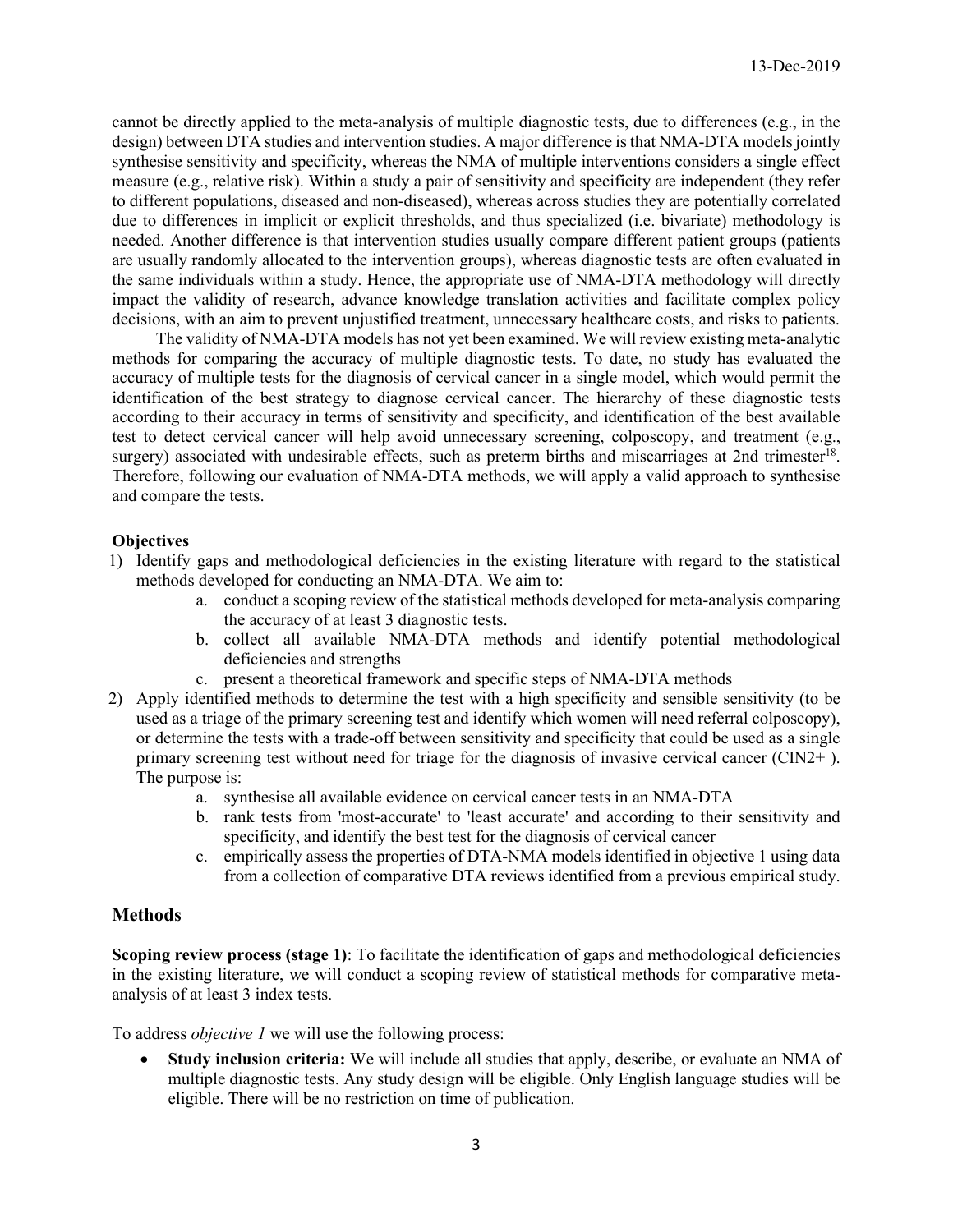- **Search strategy and literature searches:** We will search PubMed, JSTOR, and Web of Science for relevant publications. A search of the 'grey' literature, including unpublished material and conference abstracts through Google will be also conducted. The search strategy will include the terms: diagnostic tests, SROC method, sensitivity, specificity, diagnostic test accuracy, diagnostic studies, which will be combined using the AND operator with the terms: network meta-analysis, multiple treatment meta-analysis, mixed treatment comparison, indirect comparison, meta-analysis, multivariate analysis.
- **Study selection:** We will use the *abstrackr* tool [\(http://abstrackr.cebm.brown.edu/account/login\)](http://abstrackr.cebm.brown.edu/account/login) to import the search results and screen citations. We will conduct a training exercise prior to commencing screening. All reviewers will screen a random sample of 10% of citations from the search. Two reviewers will screen titles and abstracts for inclusion (Level 1) and full-texts (Level 2), independently. Conflicts will be resolved by discussion or involvement of a  $3<sup>rd</sup>$  reviewer. We will scan references from included studies. Team members will also use their extensive networks with experts in the field to identify further articles, dissertations and ongoing research.
- **Data abstraction**: Abstracted data will include study characteristics (e.g. publication year, study design) and characteristics of the corresponding methods (e.g. description of methods, advantages/disadvantages as described by the authors). The data abstraction form will be piloted on a random sample of 10% of included articles and modified as required. To ensure accuracy, 2 reviewers will independently abstract all data using a predefined Excel form; discrepancies will be resolved by discussion or a 3rd reviewer.
- **Data charting and collation:** Data analysis will involve quantitative (e.g. frequency analysis) and qualitative (i.e. content analysis) methods. We will collect information on the NMA-DTA methods and will extract the specific steps for each method. The statistical properties of the identified models will be discussed in the team.

#### **Application to empirical data (stage 2)**:

Multiple DTA studies have been conducted to identify the best screening strategy for cervical cancer<sup>18,19</sup>. Cervical cancer is the  $4<sup>th</sup>$  most frequently occurring cancer in women around the world and can affect them during their reproductive years<sup>20</sup>. Since the development of the Papanicolaou (Pap) test, screening has been essential in identifying cervical cancer at a treatable stage. With the identification of the human papillomavirus (HPV) as the causative agent of essentially all cervical cancer cases, HPV molecular screening tests and HPV vaccines for primary prevention against the virus have been developed. In the majority of women, HPV infection will be cleared by the immune system. However, when the immune system does not eliminate the virus, persistent HPV infection can cause abnormal cervical cells. These lesions are known as cervical 'precancer' because over time they can progress to cervical cancer if left untreated<sup>19</sup>. Cervical cancer is a serious public health problem worldwide, including Greece. In 2018, approximately 311 000 women died from cervical cancer; >85% of these deaths occurring in low- and middle-income countries<sup>20</sup>. In Greece, 300 new cases of cervical cancer are estimated to occur per year.

We will use results from stage 1 to complete an NMA-DTA for the diagnosis of cervical cancer. The NMA methodology allows for ranking of all available diagnostic tests according to their sensitivity and specificity, even when some tests have not been directly compared in a head-to-head accuracy study.

To address *objective 2* we will use the following process:

• **Obtain cervical cancer data, prepare and format data for analysis**: We will collect all available data from DTA studies comparing the accuracy of different tests for the diagnosis of cervical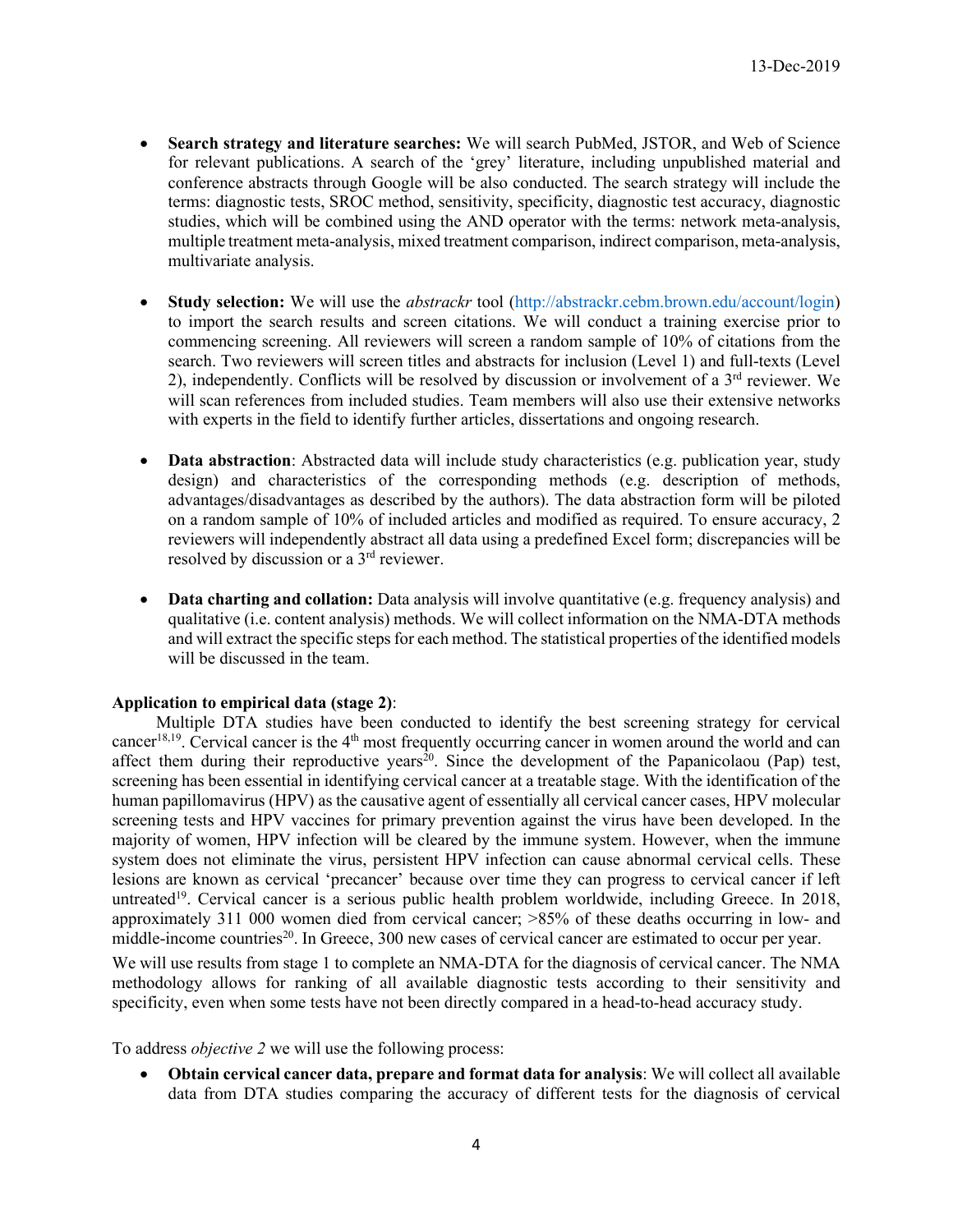cancer. We will search for systematic review and meta-analyses on this topic in order to identify relevant studies; if we do not find any recent systematic review, we will perform a new search. Once the data are collected, we will obtain the 2x4 tables which cross classifies pairs of index tests in the diseased and non-diseased groups. Where these are not available then a 2x2 table for each index test (number of true positives, true negatives, false positives, and false negatives) will be obtained. We will attempt to obtain missing data by contacting the study authors.

- **Build network geometry and conduct data analysis:** In this task we will model the cervical cancer data using the models identified in objective 1. This task consists of translating the data into the relevant software (e.g., Stata, R, WinBUGS), programming the model including all relevant assumptions regarding the statistical distribution of the model parameters and assessing model fit. In particular, we will:
	- o Determine the tests that will be used in the network
	- o Program the model in the relevant statistical software (e.g., Stata, R, WinBUGS)
	- o Synthesise direct and indirect evidence using NMA-DTA models
- **Model assessment and presentation of cervical cancer results:** The collected data will be used to identify the most accurate tests for clinical practice and health-care decision making. The NMA results for all pairwise contrasts will be visually compared using forest plots and the degree of the overlap of the confidence intervals (CI) will be assessed. We will also present a test hierarchy according to their accuracy, between-study heterogeneity, and inconsistency across test comparisons in the included models. In particular, we will:
	- o Present results from all NMA-DTA models, the relative accuracy between all pairs of tests and a hierarchy of the tests using ranking statistics and a rank-heat  $plot^{21-23}$
	- o Assess prerequisite NMA assumptions, including network homogeneity, consistency, and transitivity
	- o Explore heterogeneity through study and patient characteristics
	- o Explore distribution of potential effect modifiers across test comparisons. We will liaise with clinicians and experts in cervical cancer to assess transitivity and will apply statistical methods to compare direct and indirect evidence (i.e. consistency)
	- o Assess properties of models empirically through the cervical cancer data
- **Interpretation of results:**
	- o Interpret results according to model assumptions
	- o Repeat analyses for different pre-planned subgroup/meta-regression analyses, where data are available
- **Manuscript preparation for publication**
	- o Describe models and empirical results for cervical cancer in a manuscript
	- Submit manuscript for publication in an open-access peer-reviewed journal

#### **Discussion**

Diagnostic tests have been around for a long time, and as our understanding of biology and disease increases, along with advances in technology, new tests emerge. The plethora of DTA studies has led to the use of meta-analysis, where health professionals seek to determine the accuracy of available diagnostic tools. Decision making involves selecting among multiple testing strategies; therefore, studies that compare several test strategies and estimate differences in sensitivity and specificity are more informative than those that evaluate the accuracy of a single index test. Several organizations commission NMAs, such as the National Institute for Health and Clinical Excellence (NICE) in UK, the Institute for Quality and Efficiency in Healthcare (IQWiG) in Germany, and the Canadian Agency for Drugs and Technologies in Health (CADTH), because they allow decision-makers to identify the most effective and safe intervention across various alternatives<sup>33-38</sup>. The comparison of multiple diagnostic test strategies using NMA-DTA can impact clinical decision-making and patient health. Additional research studies are required to establish and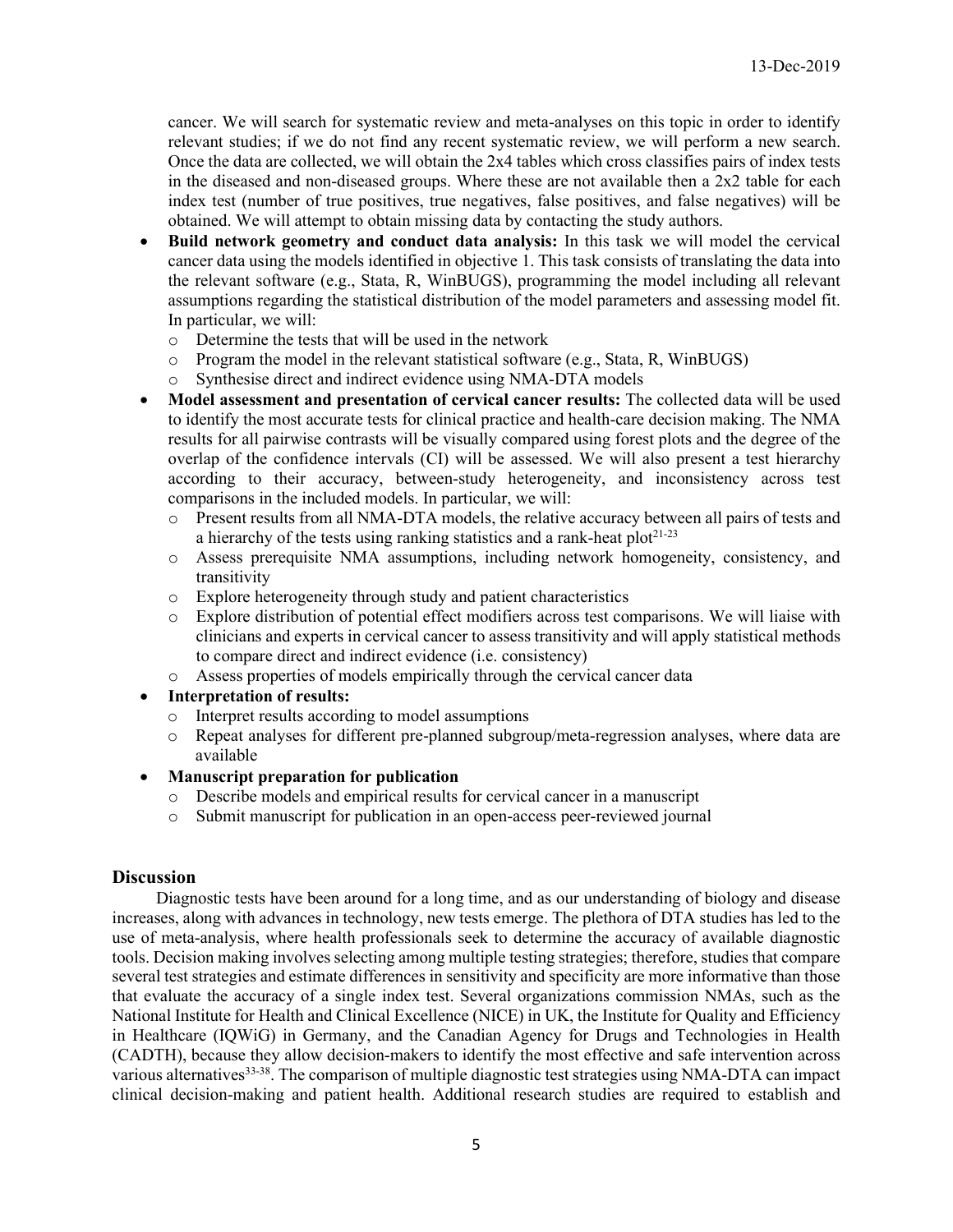disseminate NMA-DTA methods, so that national and international organizations (e.g., NICE, IQWiG, CADTH, WHO [World Health Organization]) can base health care decision making on reliable results.

## **References**

- 1. Moses LE, Shapiro D, Littenberg B. Combining independent studies of a diagnostic test into a summary ROC curve: data-analytic approaches and some additional considerations. *Statistics in medicine.* Jul 30 1993;12(14):1293-1316.
- 2. Rutter CM, Gatsonis CA. A hierarchical regression approach to meta-analysis of diagnostic test accuracy evaluations. *Statistics in medicine.* Oct 15 2001;20(19):2865-2884.
- 3. Reitsma JB, Glas AS, Rutjes AW, Scholten RJ, Bossuyt PM, Zwinderman AH. Bivariate analysis of sensitivity and specificity produces informative summary measures in diagnostic reviews. *Journal of clinical epidemiology.* Oct 2005;58(10):982-990.
- 4. Harbord RM, Deeks JJ, Egger M, Whiting P, Sterne JA. A unification of models for meta-analysis of diagnostic accuracy studies. *Biostatistics.* Apr 2007;8(2):239-251.
- 5. Roberts E, Ludman AJ, Dworzynski K, et al. The diagnostic accuracy of the natriuretic peptides in heart failure: systematic review and diagnostic meta-analysis in the acute care setting. *Bmj.* Mar 4 2015;350:h910.
- 6. Patrick DL, Cheadle A, Thompson DC, Diehr P, Koepsell T, Kinne S. The validity of self-reported smoking: a review and meta-analysis. *American journal of public health*. Jul 1994;84(7):1086-1093.
- 7. Doebler P, Holling H, Bohning D. A mixed model approach to meta-analysis of diagnostic studies with binary test outcome. *Psychological methods.* Sep 2012;17(3):418-436.
- 8. Arbyn M, Sankaranarayanan R, Muwonge R, et al. Pooled analysis of the accuracy of five cervical cancer screening tests assessed in eleven studies in Africa and India. *International journal of cancer.* Jul 1 2008;123(1):153-160.
- 9. Rücker G. Network Meta-Analysis of Diagnostic Test Accuracy Studies. In: G. B-Z, ed. *Diagnostic Meta-Analysis*. Cham: Springer; 2018.
- 10. Takwoingi Y, Leeflang MM, Deeks JJ. Empirical evidence of the importance of comparative studies of diagnostic test accuracy. *Annals of internal medicine.* Apr 2 2013;158(7):544-554.
- 11. Li T, Puhan MA, Vedula SS, Singh S, Dickersin K, Ad Hoc Network Meta-analysis Methods Meeting Working G. Network meta-analysis-highly attractive but more methodological research is needed. *BMC medicine.* Jun 27 2011;9:79.
- 12. Dimou NL, Adam M, Bagos PG. A multivariate method for meta-analysis and comparison of diagnostic tests. *Statistics in medicine.* Sep 10 2016;35(20):3509-3523.
- 13. Nyaga VN, Aerts M, Arbyn M. ANOVA model for network meta-analysis of diagnostic test accuracy data. *Statistical methods in medical research.* Jun 2018;27(6):1766-1784.
- 14. Hoyer A, Kuss O. Meta-analysis for the comparison of two diagnostic tests to a common gold standard: A generalized linear mixed model approach. *Statistical methods in medical research.*  May 2018;27(5):1410-1421.
- 15. Menten J, Lesaffre E. A general framework for comparative Bayesian meta-analysis of diagnostic studies. *BMC medical research methodology.* Aug 28 2015;15:70.
- 16. Nyaga VN, Arbyn M, Aerts M. Beta-binomial analysis of variance model for network metaanalysis of diagnostic test accuracy data. *Statistical methods in medical research.* Aug 2018;27(8):2554-2566.
- 17. Trikalinos TA, Hoaglin DC, Small KM, Terrin N, Schmid CH. Methods for the joint meta-analysis of multiple tests. *Research synthesis methods.* Dec 2014;5(4):294-312.